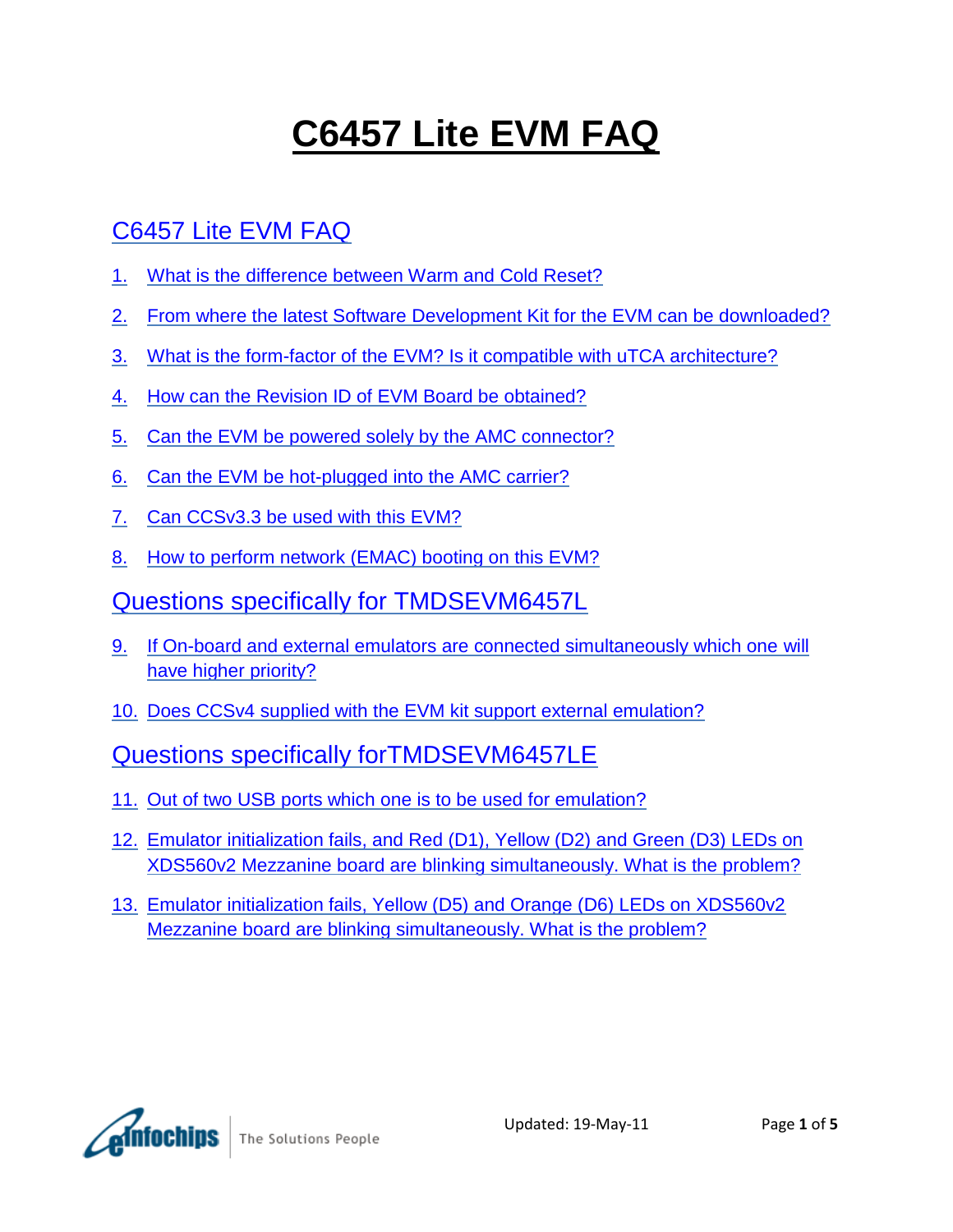# <span id="page-1-0"></span>**C6457 Lite EVM FAQ**

#### <span id="page-1-1"></span>**1. What is the difference between Warm and Cold Reset?**

Cold reset is equivalent to Power-on Reset; when asserted it resets most major ICs (including DSP) on the board. Warm reset when asserted resets only DSP; emulation logic and PLL3 are not reset.

<span id="page-1-2"></span>**2. From where the latest Software Development Kit for the EVM can be downloaded?**

Latest Software Development Kit is available at <http://focus.ti.com/docs/toolsw/folders/print/bioslinuxmcsdk.html>

<span id="page-1-3"></span>**3. What is the form-factor of the EVM? Is it compatible with uTCA architecture?**

The EVM is compatible with uTCA architecture with the dimensions of 73.5mm x 180.6mm.

#### <span id="page-1-4"></span>**4. How can the Revision ID of EVM Board be obtained?**

Board PCB (Printed Circuit Board) and PCA (Printed Circuit Assembly) revision IDs are located below RJ-45 Jack in bottom silk, as shown in the figure below.



Interpretation of PCA/PCB IDs is as under:

| <b>PCA REV</b> | <b>PCB REV</b> | <b>Description</b>                         |
|----------------|----------------|--------------------------------------------|
| 18-00079-01    | 17-00079-01    | Alpha boards (Initial engineering samples) |
| 18-00079-02    | 17-00079-02    | Production boards                          |

Note: Last two digits represent major PCB / PCA revision number.

#### <span id="page-1-5"></span>**5. Can the EVM be powered solely by the AMC connector?**

Yes, the EVM can be solely powered by the AMC connector. Alternately, it can also be powered by using the DC power supply adaptor provided with the EVM kit.

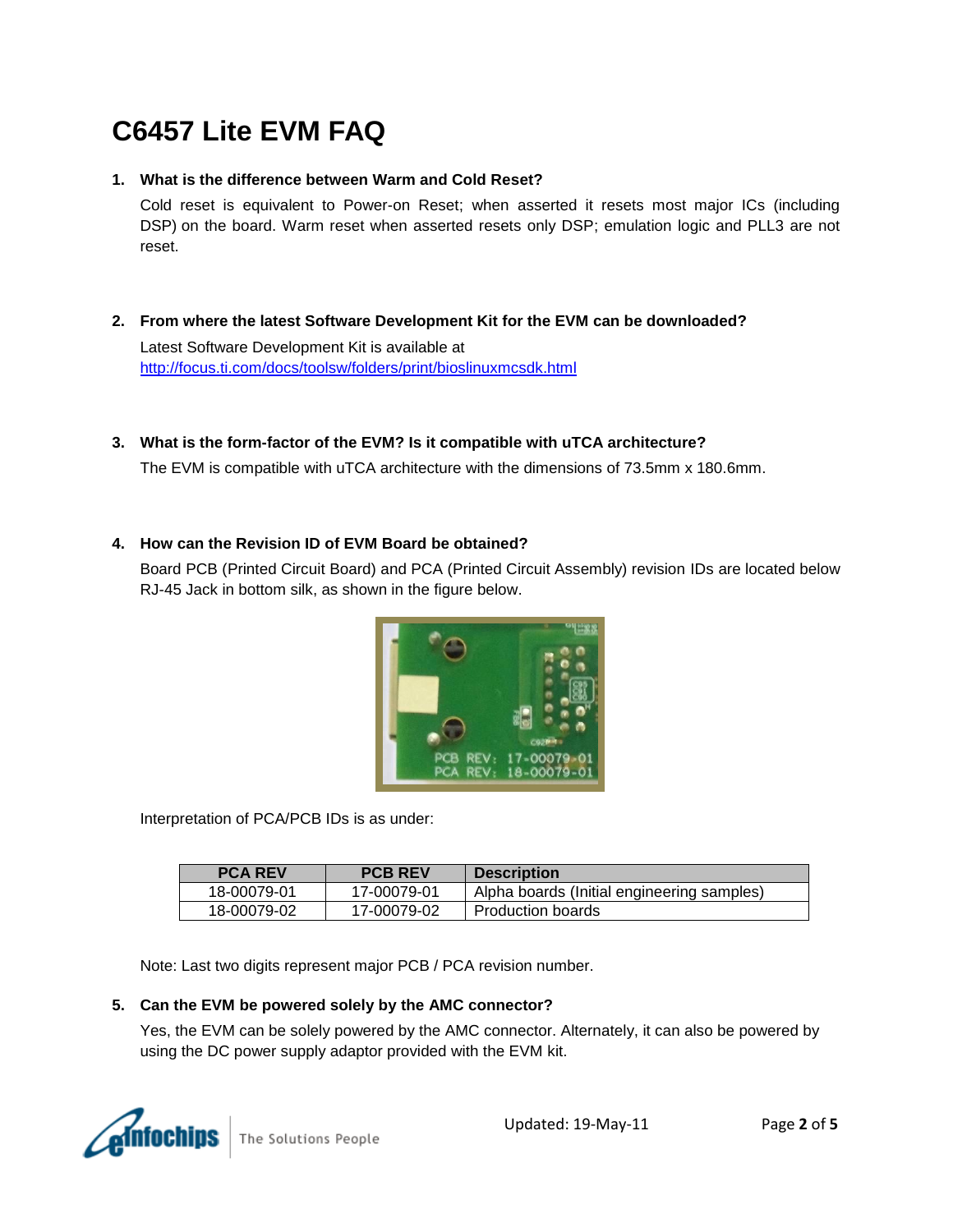#### <span id="page-2-0"></span>**6. Can the EVM be hot-plugged into the AMC carrier?**

Yes, the EVM can be hot-plugged in the AMC carrier.

#### <span id="page-2-1"></span>**7. Can CCSv3.3 be used with this EVM?**

CCSv3.3 can be used only with TMDSEVM6457L while using an external emulator. Please select TCI6486 configuration in the CCSv3.3 setup.

However, CCSv3.3 cannot be used with on-board emulator or with TMDSEVM6457LE since the CCSv3.3 does not support drivers for XDS100 or XDS560v2 Mezzanine. This is further explained at the below link:

[http://wiki.davincidsp.com/index.php/XDS100#Installation\\_for\\_Code\\_Composer\\_Studio\\_v3.3\\_.28X](http://wiki.davincidsp.com/index.php/XDS100#Installation_for_Code_Composer_Studio_v3.3_.28XDS100v1_Hardware_Only.29) DS100v1 Hardware Only.29

#### <span id="page-2-2"></span>**8. How to perform network (EMAC) booting on this EVM?**

To perform EMAC boot, power down the board; set the bootmode as 0x06. Connect a 100Mbps or 1Gbps link to the Gigabit Ethernet connector and power-on the EVM board. After this, you will be able to capture a "bootp" Ethernet ready frame using a packet capture utility on the host machine connected to the same local area network.

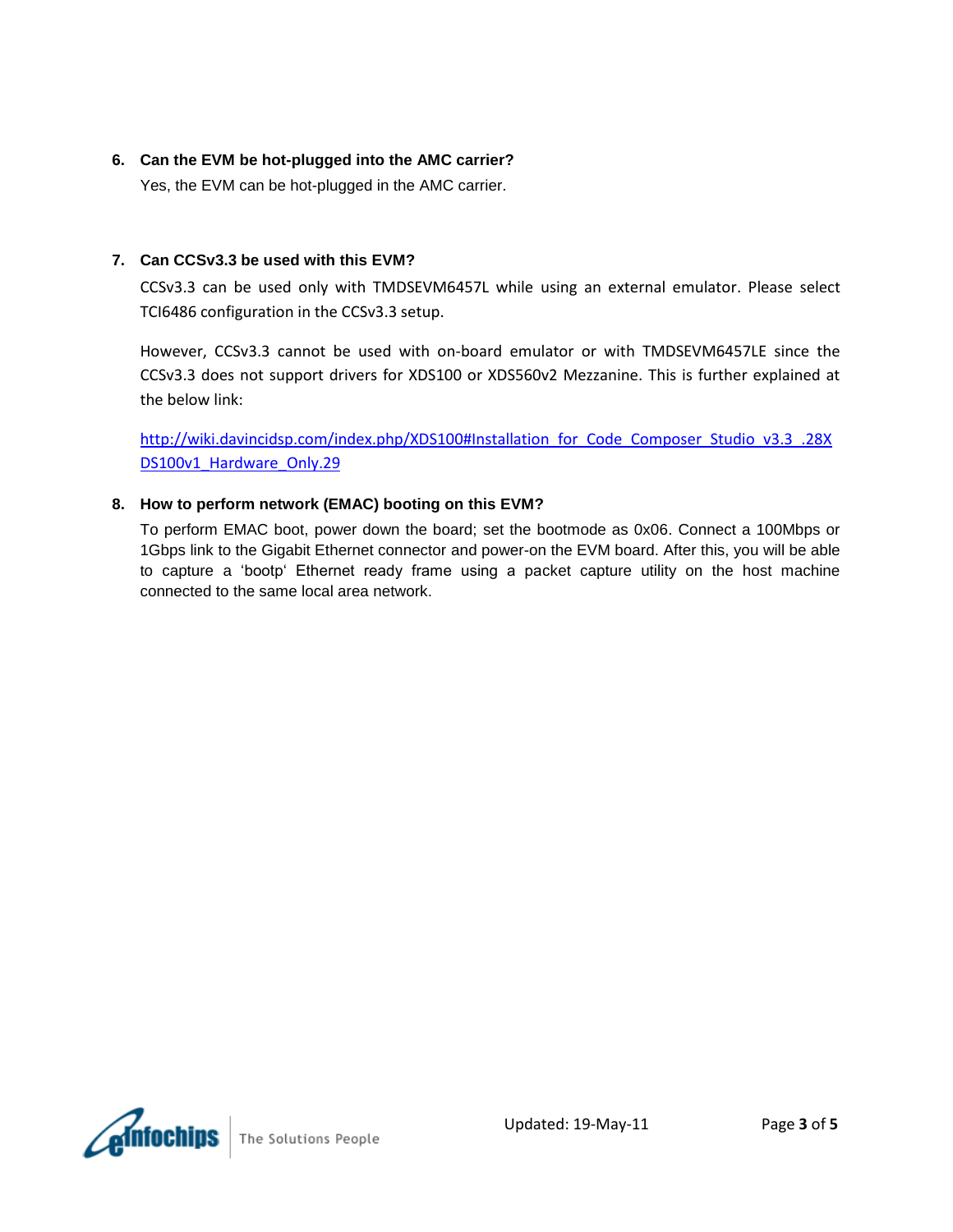# <span id="page-3-0"></span>**Questions specifically for TMDSEVM6457L**

<span id="page-3-1"></span>**9. If On-board and external emulators are connected simultaneously which one will have higher priority?** 

External emulator will have higher priority.

<span id="page-3-2"></span>**10. Does CCSv4 supplied with the EVM kit support external emulation?**

CCSv4 supplied with EVM kit supports on-board emulation only. For external emulation, one needs to purchase a license from TI.

## <span id="page-3-3"></span>**Questions specifically forTMDSEVM6457LE**

#### <span id="page-3-4"></span>**11. Out of two USB ports which one is to be used for emulation?**

Mini-USB cable should be connected to the USB connector on Mezzanine (J1) for Emulation as shown in figure below:



<span id="page-3-5"></span>**12. Emulator initialization fails, and Red (D1), Yellow (D2) and Green (D3) LEDs on XDS560v2 Mezzanine board are blinking simultaneously. What is the problem?**

XDS560v2 Mezzanine Emulator is mounted on a non-compatible EVM board. At present, TMDSEVM6472, TMDSEVM6457L¸ TMDSEVM6474L, TMDXEVM6678L, and TMDXEVM6670L support XDS560v2 Mezzanine Emulator. User will not see this problem if EVM board supplied with XDS560v2 Mezzanine Emulator is used.